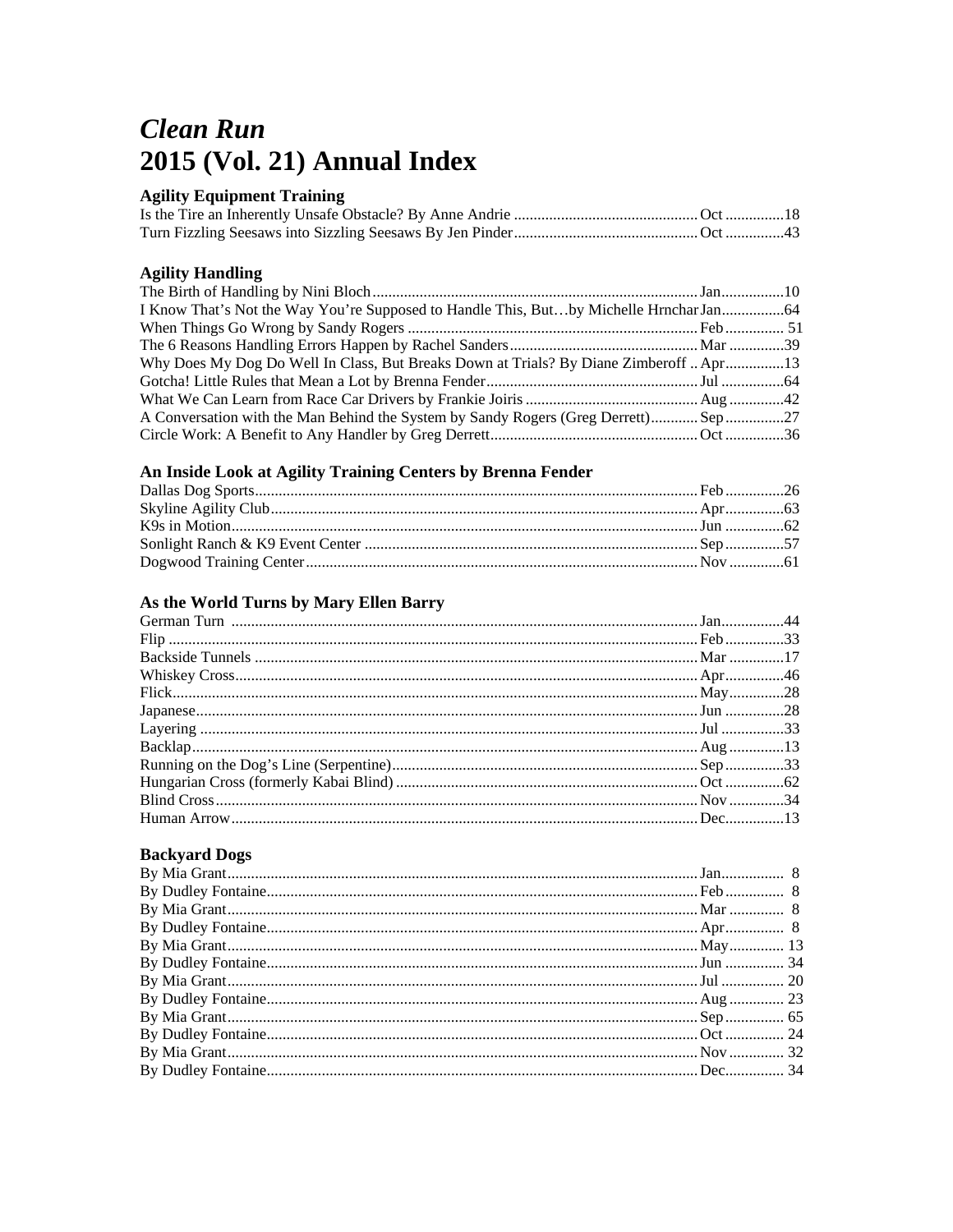#### **Being an Innovative Dog Trainer by Tom Mitchell**

| Reinforcement Strategy, Formula 2-transitions, reinforcers and rate of reinforcement  Mar 14 |  |
|----------------------------------------------------------------------------------------------|--|
|                                                                                              |  |
|                                                                                              |  |
|                                                                                              |  |
|                                                                                              |  |
|                                                                                              |  |
|                                                                                              |  |
|                                                                                              |  |
|                                                                                              |  |
|                                                                                              |  |

#### **Class Plans from Happy Dog Ranch by Kristy Netzer**

| This month's class plans were inspired by UKI courses designed by Lauren Duckworth  Feb30         |  |
|---------------------------------------------------------------------------------------------------|--|
| This month's courses feature practice for getting dogs from the table to the tunnel  Mar 44       |  |
|                                                                                                   |  |
| There were several skills to work on in these courses for the different class levels May55        |  |
| This class layout will give lots of space and long straight lines of obstacles to practice Jun 50 |  |
|                                                                                                   |  |
|                                                                                                   |  |
|                                                                                                   |  |
|                                                                                                   |  |
|                                                                                                   |  |
|                                                                                                   |  |

#### **Conditioning Canine Athletes and K-9 Conditioning by Bobbie Lyons, Cert CF, FitPAWS Master Trainer Course Instructor**

| Conditioning Canine Athletes: Body Awareness & Balance Training for Puppies Feb10 |  |
|-----------------------------------------------------------------------------------|--|
|                                                                                   |  |
|                                                                                   |  |
|                                                                                   |  |
|                                                                                   |  |
|                                                                                   |  |
|                                                                                   |  |
|                                                                                   |  |
|                                                                                   |  |
|                                                                                   |  |
|                                                                                   |  |

#### **The Cone Zone by Stacy Peardot-Goudy**

#### **The Construction Zone**

| The Construction Zone Returns: Winners of Our Facebook Contest by Brenna Fender Dec32 |  |
|---------------------------------------------------------------------------------------|--|
|                                                                                       |  |

#### **Dog Health**

| How Much? How Often? A Look at Training and Conditioning By Brenna Fender  Jan 50 |  |
|-----------------------------------------------------------------------------------|--|
|                                                                                   |  |
|                                                                                   |  |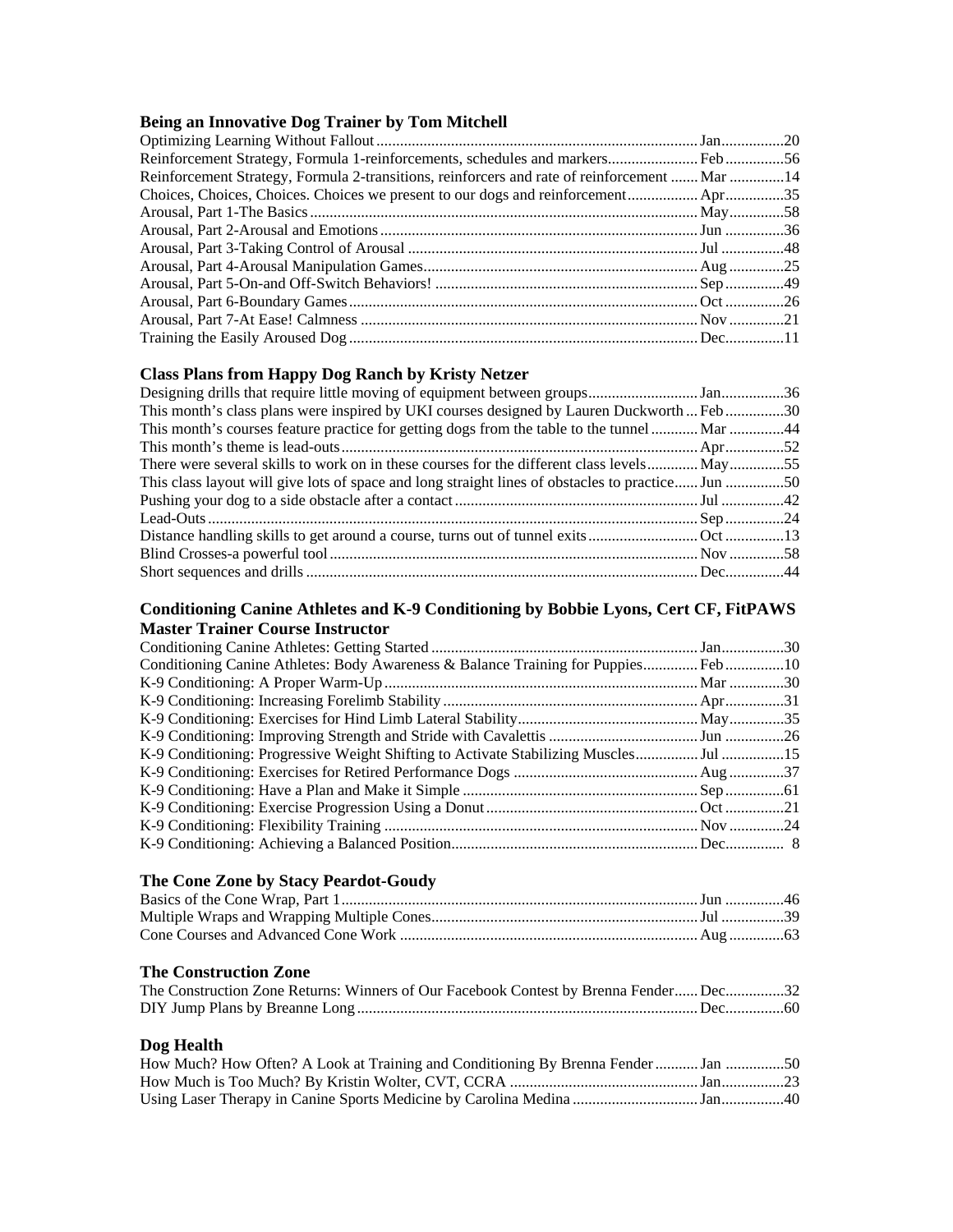| Gait Analysis: Knowing What's Right So You Can Recognize What's Wrong by                  |  |
|-------------------------------------------------------------------------------------------|--|
| M. Christine Zink DVM, PhD, DACVP, DACVSMR, CVSMT, Sherman O. Canapp,                     |  |
|                                                                                           |  |
|                                                                                           |  |
| Achilles Tendinopathy in the Agility Dog by Brittany Jean Carr, DVM and                   |  |
|                                                                                           |  |
| Everyone Out of the Pool by Denise Flaim-water intoxication can be life threatening May15 |  |
|                                                                                           |  |
|                                                                                           |  |
| Oral Joint Supplements in Agility Dogs by David Dycus, DVM, MS and                        |  |
|                                                                                           |  |
| Returning to Agility Competition After TPLO Surgery by Shannon Heidorn DVM,               |  |
| Sherman O. Canapp Jr., DVM, MS, CCRT, DACVS, DACVSMR, M. Christine Zink,                  |  |
|                                                                                           |  |
|                                                                                           |  |
|                                                                                           |  |
| Platelet Rich Plasma Therapy for the Canine Athlete By Brittney Jean Carr, DVM CCRT &     |  |
|                                                                                           |  |
| Regenerative Medicine for Partial Cranial Cruciate Ligament Injuries in Agility Dogs by   |  |
| Sherman O. Canapp, DVM, MS, CCRT, DACVS, DACVSMR and                                      |  |
|                                                                                           |  |

# **Editorializing**

# **Everything You Always Wanted to Know About Agility by Brenna Fender**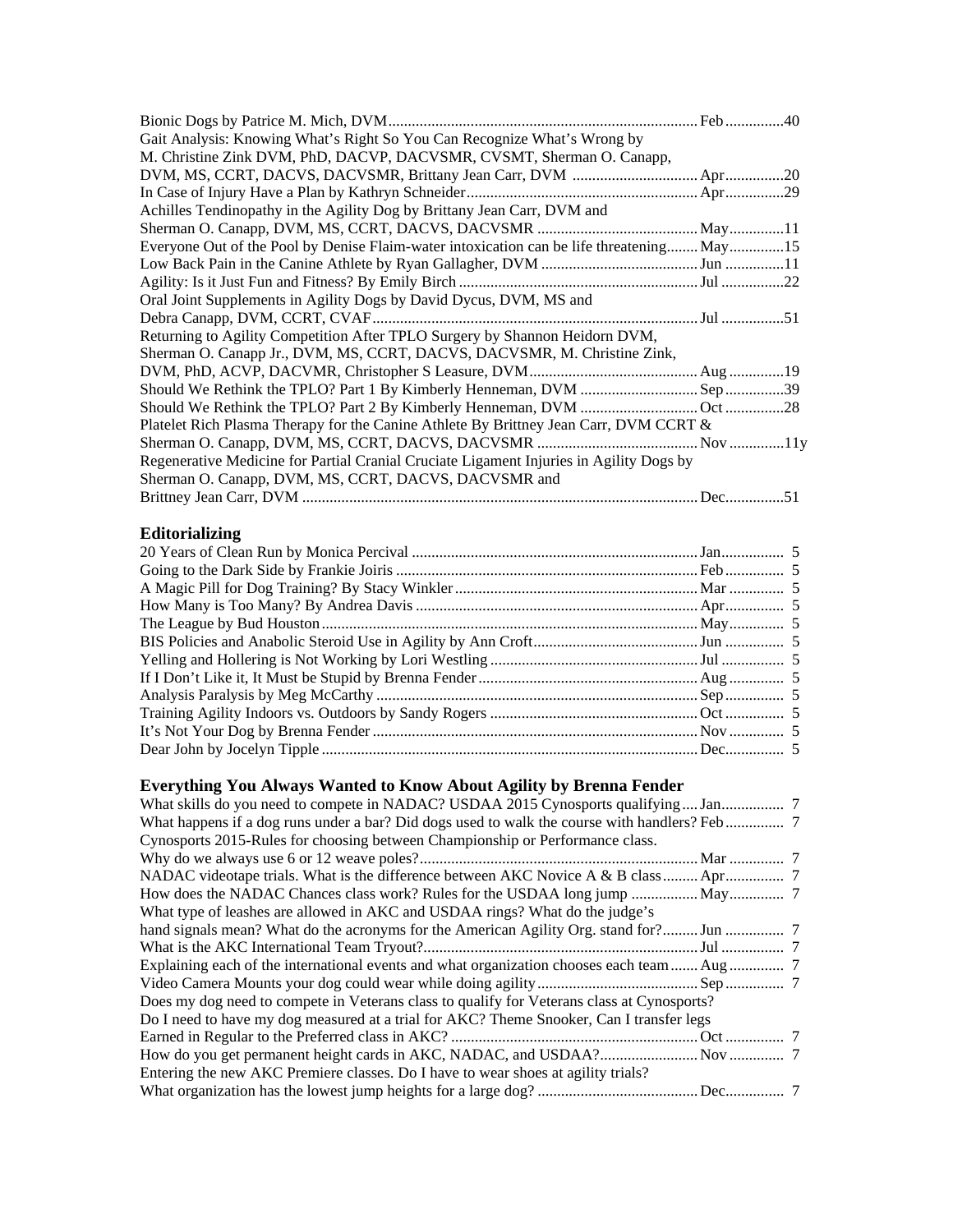# **Feet First by Sandy Rogers**

#### **Handler Health, Conditioning and Equipment**

#### **Improving Your Dog's Motivation and Speed by Katarina Podlipnik**

| Part 1: What is rewarding for your dog-prey drive, tugging and fetching games37                    |  |
|----------------------------------------------------------------------------------------------------|--|
| Part 2: Food drive, transferring value to toy drive, self-rewarding behaviors, restrain game May51 |  |
| Part 3: Behaviors to get your dog excited, then transfer the excitement to the start line Jun 56   |  |
|                                                                                                    |  |
|                                                                                                    |  |

#### **The Judge's Debriefing**

### **Keep It Simple for Success by Daisy Peel**

# **Maximizing Nutrition for Your Dog's Unique Needs**

# **Mind to Win by Kathrine McAleese, PhD**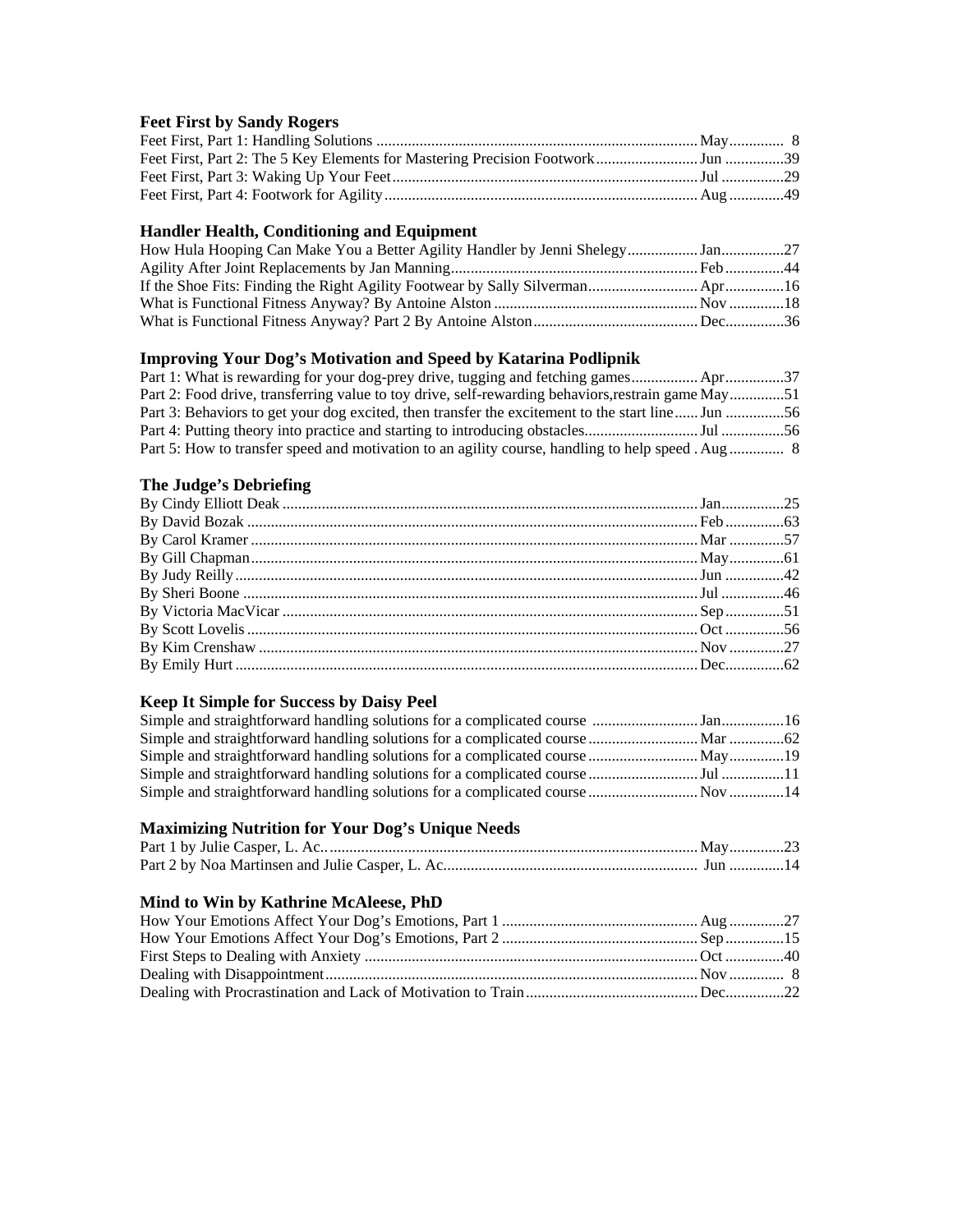#### **Miscellaneous Training**

| Using a Lotus Ball for Teaching Running Contacts on the A-Frame by Jan Manning  Sep 19 |  |
|----------------------------------------------------------------------------------------|--|

# **Power Paws Skills and Drills by Nancy Gyes**

# **Raising Your Pup 2 Perfection by Lauren Langman**

|--|--|--|--|--|--|

# **Teaching the Seesaw the DogLogical Way by Lynne Stephens KPA, CTP**

# **Tip Of the Month**

| Idea for taking your dogs hydration/recovery drink to a trial by Deborah Davidson-Harpur Jul 6 |  |
|------------------------------------------------------------------------------------------------|--|
|                                                                                                |  |
|                                                                                                |  |
|                                                                                                |  |
|                                                                                                |  |
|                                                                                                |  |

# **Training In Small Spaces by Bobbie Bhambree**

#### **Training Articles by Stacy Winkler**

| The Effects of Mirroring On Behavior: A Simple Concept with a Huge Impact  Sep 53 |  |
|-----------------------------------------------------------------------------------|--|
|                                                                                   |  |
|                                                                                   |  |
|                                                                                   |  |
|                                                                                   |  |